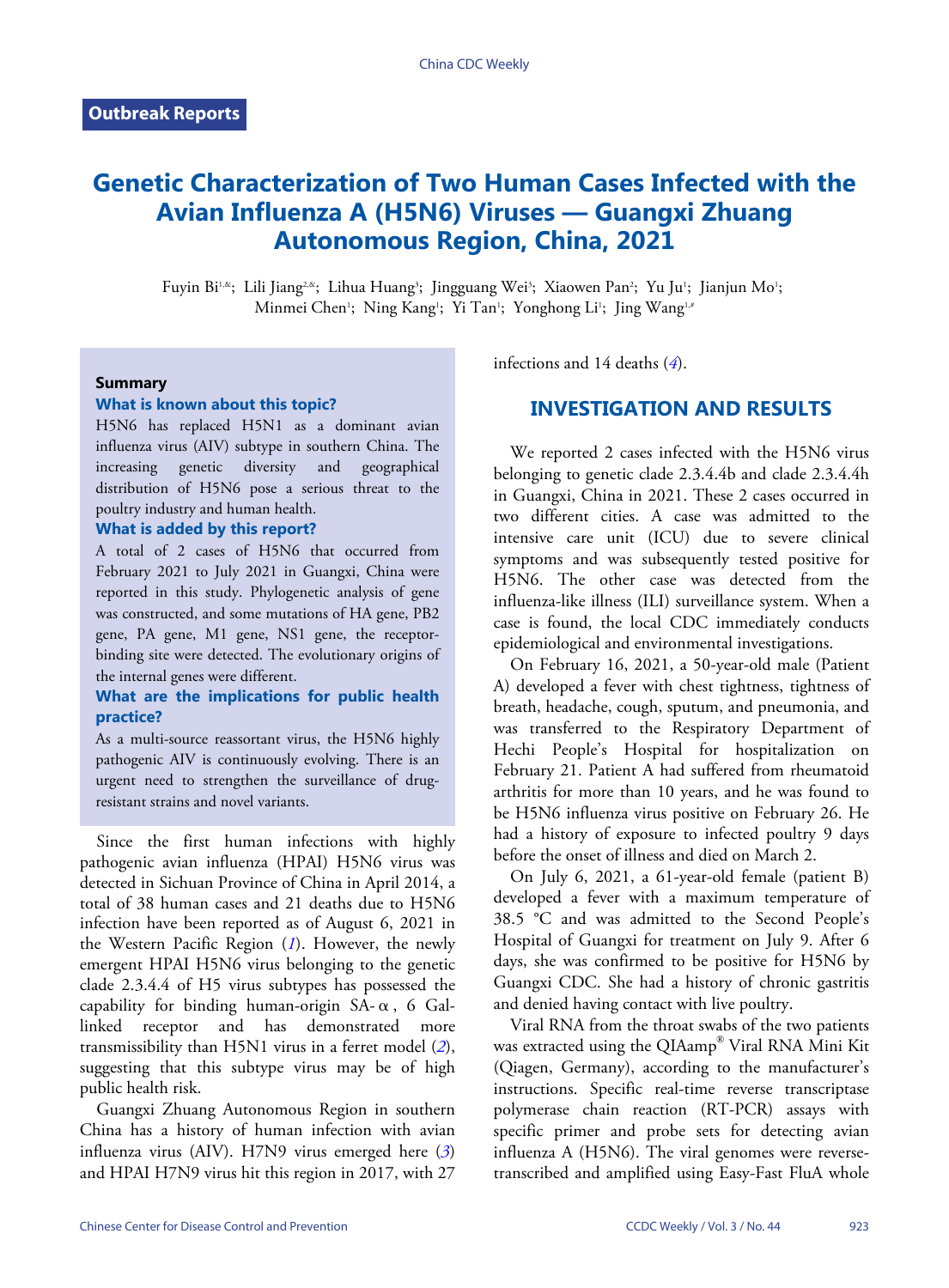genome amplification one-step kit (Xinlihechuang Technology Co., Ltd.). The sequencing libraries were prepared using the Illumina Nextera® XT Library Prep Kit. The final viral-enriched libraries were sequenced using the Illumina MiSeq platform (Illumina, San Diego, USA). The whole genome sequences of the 2 avian influenza A (H5N6) strains were assembled and obtained using CLC Genomics Workbench 9.5.2, and the 2 strains were designated A/GX-hechi/01/ 2021(H5N6) (GX01) from Patient A and A/GXguilin/11151/2021(H5N6) (GX11151) from Patient B. The genomes were aligned with the reference genomes downloaded from GISAID (<www.gisaid.org>) using MAFFT v7.037b ([https://mafft.cbrc.jp/](https://mafft.cbrc.jp/alignment/software/) [alignment/software/](https://mafft.cbrc.jp/alignment/software/)). The genetic and evolutionary analyses were conducted in MEGA 7.0.14 ([https://www.](https://www.megasoftware.net/) [megasoftware.net/](https://www.megasoftware.net/)).

Through sequencing and splicing, 8 gene fragments of the virus were successfully extracted. Some mutations related to viral replication, receptor-binding, mammalian virulence-related markers and drugresistance related markers were detected. The PB2 and MP genes of GX01 virus showed high homology with H9N2 viruses, and the following genes showed high homology with H5N6 viruses. The HA and NP genes of GX11151 virus showed high homology with H5N8 and H9N2 viruses, respectively, and the following genes showed high homology with H5N6 viruses ([Table 1](#page-1-0)).

Phylogenetic analysis of HA gene was constructed according to the World Health Organization (WHO) reference sequence. Their nucleotide sequence showed a similarity of 90.7% between each other. The HA gene of GX01 falls into clade 2.3.4.4h, while GX11151falls into clade2.3.4.4b [\(Figure 1\)](#page-2-0).

The HA cleavage site of two viruses possessed a multiple basic amino acids motif, indicating potentially high pathogenicity in chickens. The receptor-binding site at the 222–224 motif was QGG of GX01 virus and QRG of GX11151 virus, respectively, suggesting that these viruses preferred binding to avian-like receptors (α 2,3 SA) (*[5](#page-4-4)*). However, D94N (*[6](#page-4-5)*), S133A (*[7](#page-4-6)*), and T156A (*[8](#page-4-7)*) mutations in GX01 HA gene, S133A, D155N (*[8](#page-4-7)*), T156A, and T188I (*[7](#page-4-6)*) mutations in the GX11151 HA gene increased virus binding to human-like receptors  $(\alpha 2-6$  SA). GX01 virus exhibited 8 potential glycosylation sites at 27, 39, 70, 140, 180, 301, 498, and 557 (H5 numbering). GX11151 virus exhibited seven potential glycosylation sites at 27, 39, 180, 209, 301, 498, and 557 ([Table 2](#page-3-0)).

A263T mutation in HA gene was detected in both strains, suggesting that the virulence was enhanced. However, there was no mutation associated with resistance to NA inhibitors in the NA gene of the two strains. K389R, V598T/I mutations of PB2 gene, and N409S mutation of PA gene, which could increase virus replicative ability in mammals, were observed in both strains. Some mutations increasing virulence in

<span id="page-1-0"></span>TABLE 1. Similarity analysis of H5N6 virus sequences from the two cases in Guangxi zhuang autonomous region, China, 2021.

| <b>Virus</b> | Segment         | Length (bp) | Strain with the highest similarity              | <b>GISAD ID</b> | Similarity (%) |
|--------------|-----------------|-------------|-------------------------------------------------|-----------------|----------------|
| GX01         | PB <sub>2</sub> | 2348        | A/goose/Fujian/3.15 FZHX0011-O/2018 (H9N2)      | EPI1816470      | 92.21          |
|              | PB <sub>1</sub> | 2341        | A/Guangxi/31906/2018 (H5N6)                     | EPI1352803      | 100.00         |
|              | <b>PA</b>       | 2229        | A/chicken/Miyazaki/2-4C/2017 (H5N6)             | EPI1891595      | 96.55          |
|              | <b>HA</b>       | 1773        | A/chicken/Anhui/8.28 YHZGS017-O/2018 (H5N6)     | EPI1825343      | 97.68          |
|              | <b>NP</b>       | 1565        | A/Guangxi/31906/2018 (A/H5N6)                   | EPI1352798      | 98.98          |
|              | <b>NA</b>       | 1431        | A/Env/Guangdong/Qingyuan/C18285099/2018 (H5N6)  | EPI1366600      | 98.25          |
|              | <b>MP</b>       | 1027        | A/chicken/Shanxi/06.28 TGRL001-O/2018 (H9N2)    | EPI1833450      | 98.64          |
|              | <b>NS</b>       | 875         | A/Env/Guangdong/Dongguan/C172863577/2017 (H5N6) | EPI1366948      | 98.86          |
| GX11151      | PB <sub>2</sub> | 2342        | A/Env/Guangdong/zhanjiang/C17277335/2017 (H5N6) | EPI1366759      | 96.63          |
|              | PB <sub>1</sub> | 2344        | A/Env/Guangdong/zhanjiang/C18277136/2018 (H5N6) | EPI1366684      | 97.78          |
|              | <b>PA</b>       | 2233        | A/chicken/Miyazaki/2-4C/2017 (H5N6)             | EPI891595       | 97.08          |
|              | <b>HA</b>       | 1775        | A/chicken/Omsk/0112/2020 (H5N8)                 | EPI1813345      | 99.44          |
|              | <b>NP</b>       | 1565        | A/duck/Hunan/5.29 YYGK90P3-OC/2018 (H9N2)       | EPI1835016      | 98.72          |
|              | <b>NA</b>       | 1433        | A/Env/Guangdong/Qingyuan/C18285099/2018 (H5N6)  | EPI1366600      | 97.77          |
|              | <b>MP</b>       | 1027        | A/Sichuan/06681/2021 (A/H5N6)                   | EPI1883262      | 99.51          |
|              | <b>NS</b>       | 875         | A/Env/Guangdong/Huizhou/C17280804/2017 (A/H5N6) | EPI1366935      | 98.86          |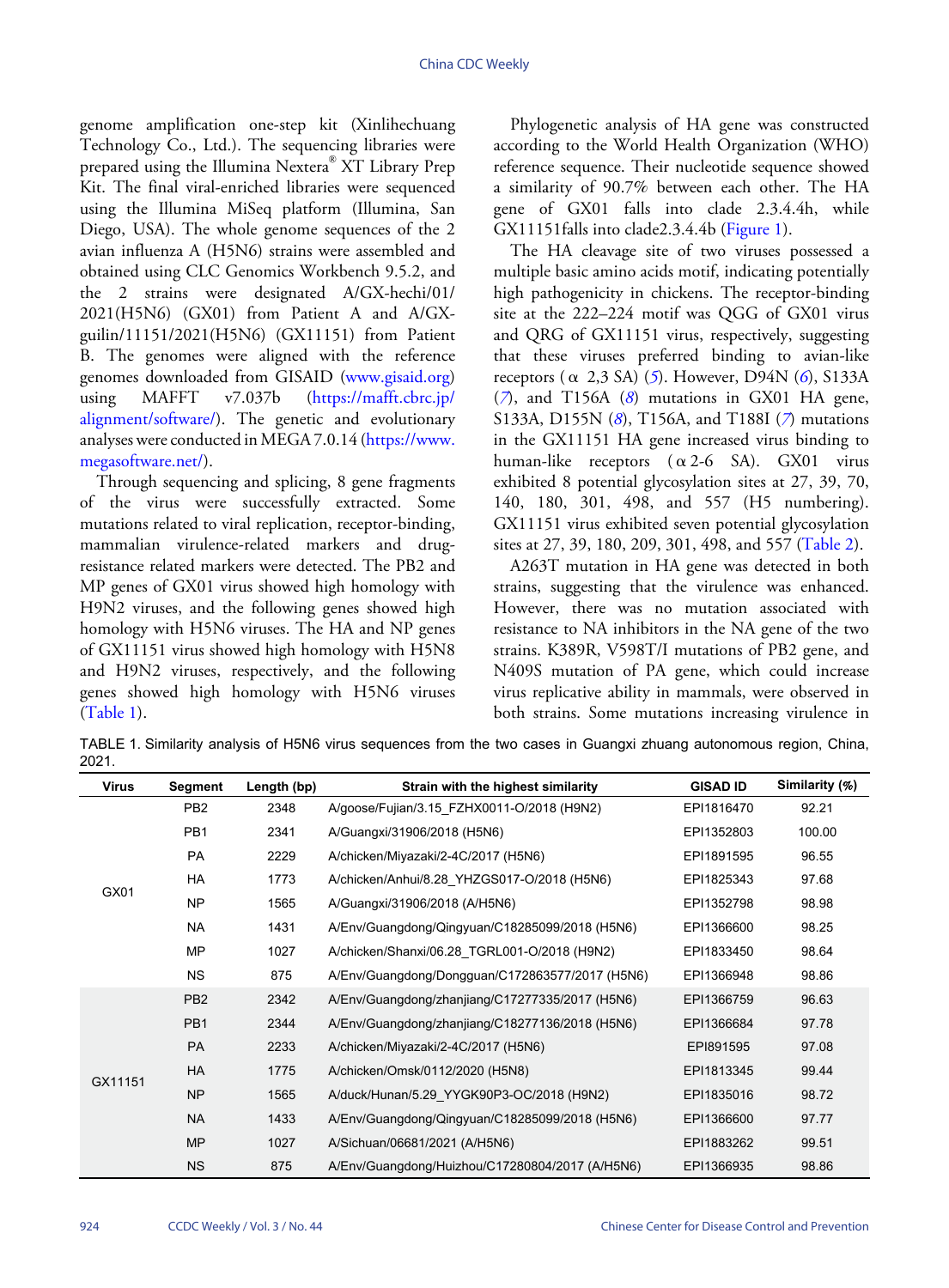#### China CDC Weekly

<span id="page-2-0"></span>

FIGURE 1. Phylogenetic relationships of A (H5) clade 2.3.4.4 HA genes using the maximum likelihood method with 1,000 bootstrap. Note: The two Guangxi strains were indicated by black dots.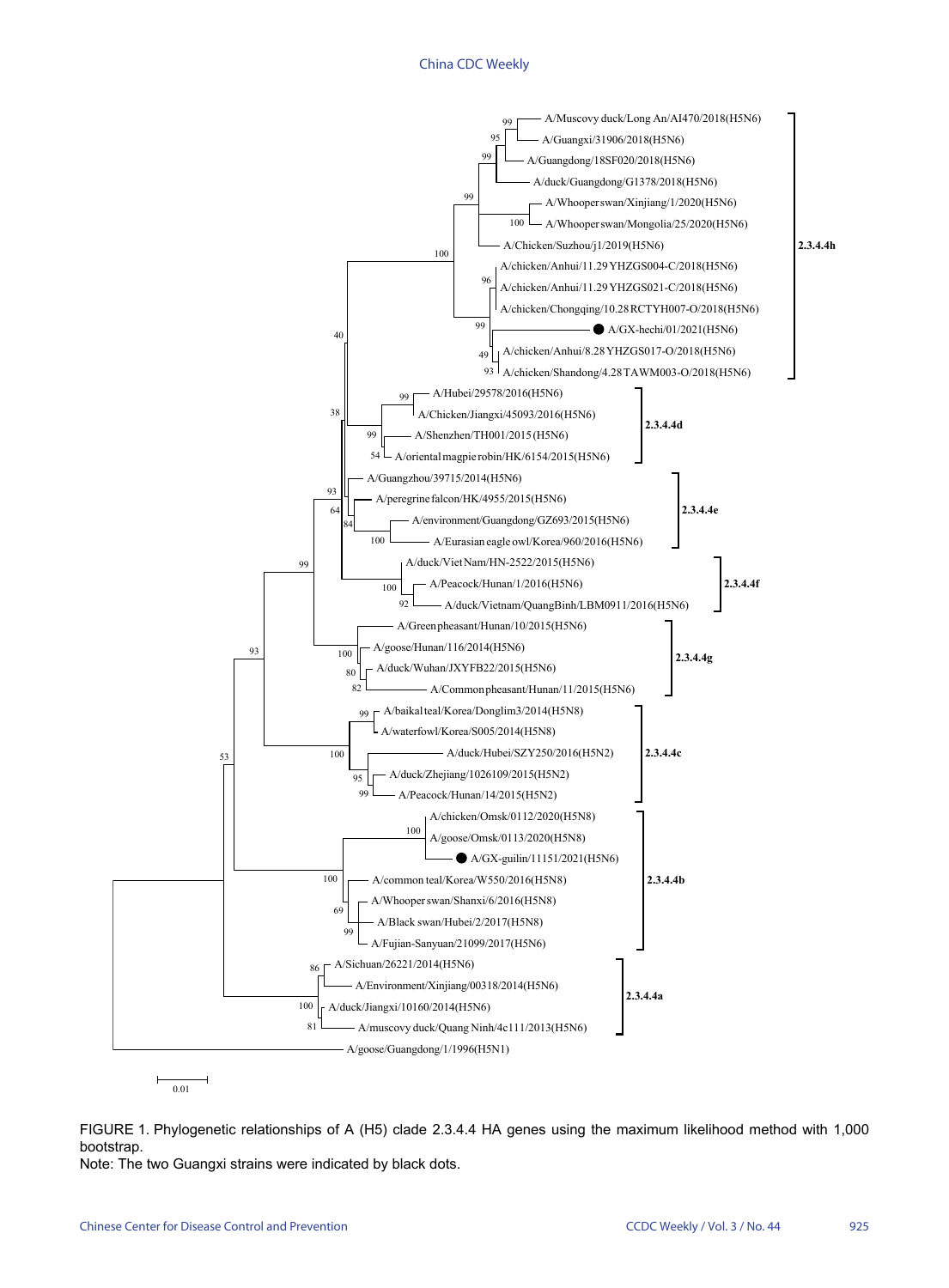mice were detected in our strains, such as N30D, T139A, and T215A of M1 gene and P42S and 80–84 deletion of NS1 gene. The M2 gene of GX01 had the mutations of D21G and S31N, suggesting that the strain was resistant to amantadine, but GX11151 was not observed ([Table 2](#page-3-0)).

## **DISCUSSION**

The previous study showed H5N6 has replaced H5N1 as one of the dominant AV subtypes in southern China ([9](#page-5-0)). The avian influenza A (H5N6) virus continues to threaten human life and health.

<span id="page-3-0"></span>

| TABLE 2. Molecular features of the genes of H5N6 viruses isolated from humans. |
|--------------------------------------------------------------------------------|
|--------------------------------------------------------------------------------|

| Gene                                                              | <b>GX01</b>  | GX11151      | SC26221       | GX31906      | GZ39715      | HB29578      | <b>Phenotypic characteristics</b>                                     |  |
|-------------------------------------------------------------------|--------------|--------------|---------------|--------------|--------------|--------------|-----------------------------------------------------------------------|--|
| HA (H <sub>5</sub> no.)                                           |              |              |               |              |              |              |                                                                       |  |
| <b>D94N</b>                                                       | ${\sf N}$    | $\mathsf S$  | ${\sf N}$     | $\mathsf N$  | ${\sf N}$    | ${\sf N}$    | Increased virus binding to a2-6 SA                                    |  |
| S133A                                                             | Α            | A            | Α             | Α            | Α            | A            | Increased pseudovirus binding to α2-6 SA                              |  |
| D155N                                                             | D            | N            | D             | D            | D            | D            | Increased virus binding to $\alpha$ 2-6 SA                            |  |
| T156A                                                             | Α            | A            | Α             | A            | T.           | A            |                                                                       |  |
| T188I                                                             | T.           | $\mathbf{I}$ | T             | A            | $\mathsf{T}$ | $\top$       | Increased pseudovirus binding to α2-6 SA                              |  |
| A263T                                                             | T            | T            | T.            | $\mathsf{T}$ | $\sf T$      | $\sf T$      | The residue is related to virulence.                                  |  |
| 222-224                                                           | QGG          | QRG          | QRG           | QRG          | QRG          | QSG          | 222-224 QS(R)G avian-like $\alpha$ 2-3<br>receptor binding preference |  |
| Cleavage peptides RERRRKR REKRRKR REKRRKR RERRRKR RERRRKR RERRRKR |              |              |               |              |              |              | Highly pathogenic avian influenza                                     |  |
| NA (N6 no.)                                                       |              |              |               |              |              |              |                                                                       |  |
| E119D/V                                                           | E            | E            | E             | E            | E            | $\mathsf E$  |                                                                       |  |
| A247V                                                             | Α            | A            | Α             | A            | A            | A            |                                                                       |  |
| <b>H274Y</b>                                                      | H            | H            | H             | H            | H            | H            | Antiviral oseltamivir resistance                                      |  |
| <b>R293K</b>                                                      | $\mathsf{R}$ | R            | $\mathsf{R}$  | R            | $\mathsf{R}$ | $\mathsf{R}$ |                                                                       |  |
| <b>R372K</b>                                                      | $\mathsf{R}$ | $\mathsf{R}$ | $\mathsf{R}$  | $\mathsf{R}$ | $\mathsf{R}$ | $\mathsf{R}$ |                                                                       |  |
| PB <sub>2</sub>                                                   |              |              |               |              |              |              |                                                                       |  |
| <b>K389R</b>                                                      | ${\sf R}$    | ${\sf R}$    | ${\sf R}$     | $\mathsf{R}$ | ${\sf R}$    | К            | Enhanced growth capacity in human and                                 |  |
| V598T/I                                                           | T            | T            | T.            | $\mathsf{T}$ | T.           | $\vee$       | mammalian cells                                                       |  |
| PB1                                                               |              |              |               |              |              |              |                                                                       |  |
| <b>I368V</b>                                                      | $\mathsf{L}$ | L            | $\mathbf{I}$  | $\mathbf{I}$ | $\mathsf{I}$ | $\vee$       | Transmissible among ferrets                                           |  |
| PA                                                                |              |              |               |              |              |              |                                                                       |  |
| N409S                                                             | S            | S            | $\mathbf S$   | S            | S            | ${\sf N}$    | Increased virus replicative ability in<br>mammalian systems           |  |
| M1                                                                |              |              |               |              |              |              |                                                                       |  |
| <b>N30D</b>                                                       | D            | D            | D             | D            | D            | D            |                                                                       |  |
| T139A                                                             | Α            | A            | Τ             | T            | Τ            | A            | Increased virulence in mice                                           |  |
| <b>T215A</b>                                                      | Α            | A            | A             | A            | A            | A            |                                                                       |  |
| M <sub>2</sub>                                                    |              |              |               |              |              |              |                                                                       |  |
| D21G                                                              | G            | D            | D             | D            | D            | G            |                                                                       |  |
| L26F/I                                                            | L            |              | L             |              | L            | L            |                                                                       |  |
| A30T                                                              | Α            | A            | A             | A            | A            | A            | Antiviral amantadine resistance                                       |  |
| <b>S31N</b>                                                       | N            | $\mathbb S$  | ${\mathsf S}$ | S            | S            | N            |                                                                       |  |
| G34E                                                              | G            | G            | G             | G            | G            | G            |                                                                       |  |
| NS <sub>1</sub>                                                   |              |              |               |              |              |              |                                                                       |  |
| <b>P42S</b>                                                       | $\mathbb S$  | $\mathsf S$  | $\mathsf S$   | $\mathsf S$  | S            | $\mathsf S$  |                                                                       |  |
| 80-84Del                                                          | Yes          | Yes          | Yes           | Yes          | Yes          | No           | Increased virulence in mice                                           |  |
| L98F                                                              | M            | M            | M             | M            | M            | M            |                                                                       |  |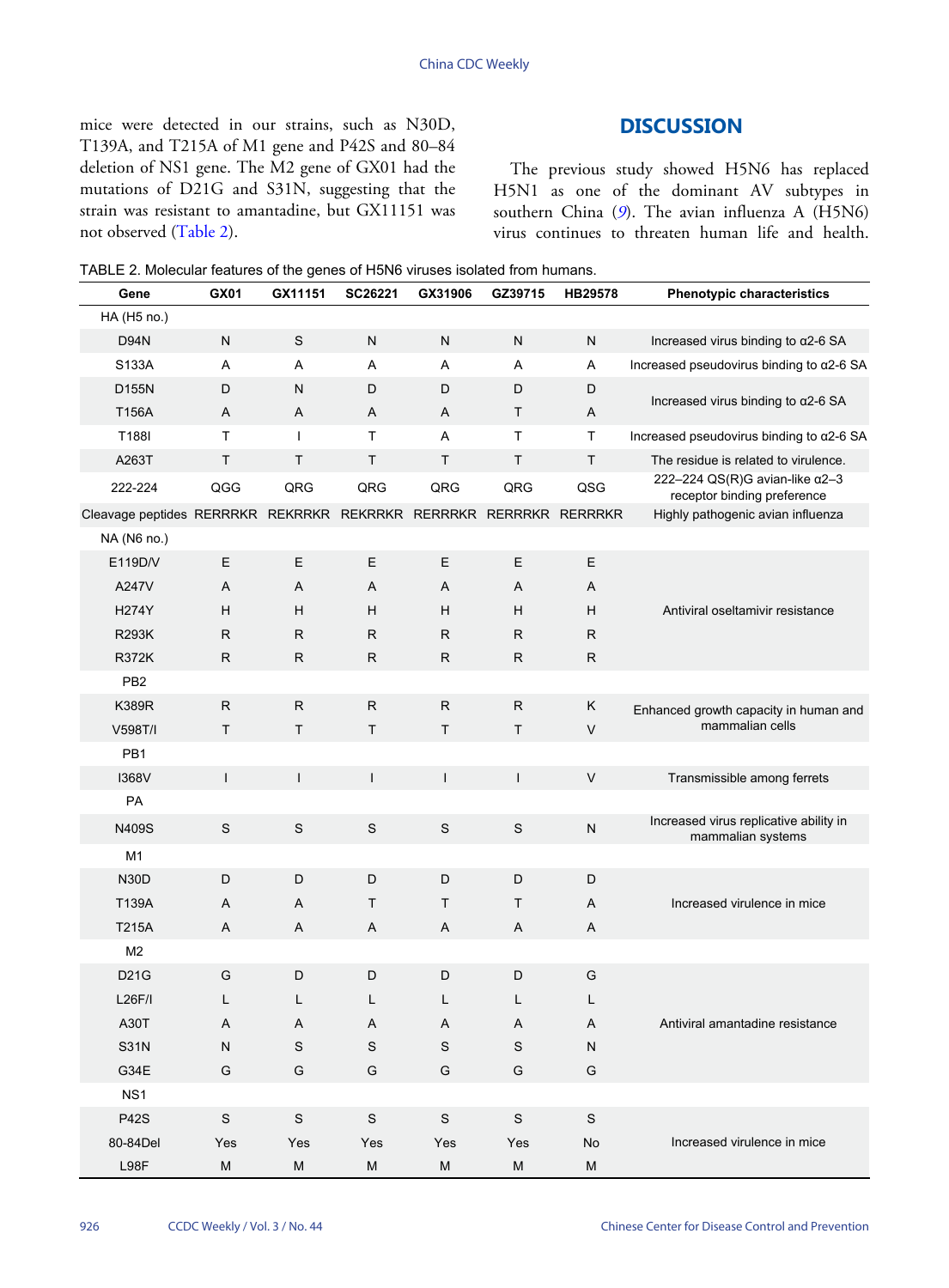From January to July 2021, 2 cases were reported in Guangxi zhuang autonomous region. Compared with 4 H5N6 infections reported from 2016 to 2019, and the number of infections cases was slightly higher than that in previous years. It is necessary to sequence and analyze the virus. The case infected with GX01 had obvious clinical symptoms and a history of exposure to dead poultry. Homology analysis showed that GX01 virus was a recombinant virus of H5N6 and H9N2, while GX11151 was a recombinant virus of H5N8, H5N6, and H9N2. Previous study showed H5N6 lineage has been co-circulating in different regions in China (*[10](#page-5-1)*–*[11](#page-5-2)*). The mutations in the important sites of proteins of avian influenza virus may change the adaptivity, virulence, tissue tropism, and infectivity. The cleavage between HA1 and HA2 proteins of HA gene of these two viruses were multiple continuous basic amino acids motif (RERRRKR), indicating that they possessed potentially high pathogenicity in chickens. The 222–224 receptor binding site of HA gene suggested that the viruses were avian-like receptors  $(\alpha$  2,3 SA). Studies have shown that the sensitivity of viruses carrying H274Y mutation in NA protein to oseltamivir decreased 1,000 times. In addition, when the NA protein of the virus carries E119A/D/V, A247V, R293K, and R372K mutations, it will cause different degrees of resistance to oseltamivir and zanamivir (*[12](#page-5-3)*–*[13](#page-5-4)*). Fortunately, these mutations were not found in our virus. Therefore, using NA inhibitors to treat the 2 cases infected with avian influenza A (H5N6) was still a good choice.

The median age of the two cases was over 50 years old. Like other studies previously reported, the elderly people may be more vulnerable to avian influenza (*[3](#page-4-2)*). One case was reported through ILI surveillance system (*[14](#page-5-5)*), indicating that the ILI system was beneficial for the detection of avian influenza cases to a certain extent. However, this may be just the tip of the iceberg, and perhaps many mild cases have not been detected.

This study has certain limitations. Sampling of the environment exposed by the cases, and poultry around the living environment were missing, resulting in lacking of laboratory tests. One reason was that the period from onset to reporting was too long for sampling, in spite of dead poultry found in epidemiology survey, and another reason was that patient B had no clear history of exposure to poultry.

At present, coronavirus disease (COVID-19) has caused a worldwide pandemic (*[15](#page-5-6)*), and over 200 million people have been infected. Meanwhile, the

increasing trend of human infection with avian influenza virus has become an important public health issue that cannot be ignored, alerting us that COVID-19 and avian influenza may be simultaneously prevalent in some regions.

Acknowledgments: Dr. Yu Lan and Dr. William J. Liu.

Funding: Supported by the Self-Funded Scientific Research Project of Guangxi Health and Family Planning Commission (Z2015457, Z2016433).

doi: [10.46234/ccdcw2021.199](https://doi.org/10.46234/ccdcw2021.199)

# Corresponding author: Jing Wang, wangjing0630@126.com.

& Joint first authors.

Submitted: August 25, 2021; Accepted: September 02, 2021

## **REFERENCES**

- <span id="page-4-0"></span>World Health Organization. Avian influenza weekly update number 1. 804. [https://www.who.int/docs/default-source/wpro---documents/emer](https://www.who.int/docs/default-source/wpro---documents/emergency/surveillance/avian-influenza/ai_20210806.pdf?Status=Master&sfvrsn=5f006f99_42) [gency/surveillance/avian-influenza/ai\\_20210806.pdf?Status=Master](https://www.who.int/docs/default-source/wpro---documents/emergency/surveillance/avian-influenza/ai_20210806.pdf?Status=Master&sfvrsn=5f006f99_42) [&sfvrsn=5f006f99\\_42](https://www.who.int/docs/default-source/wpro---documents/emergency/surveillance/avian-influenza/ai_20210806.pdf?Status=Master&sfvrsn=5f006f99_42). [2021-8-6].
- <span id="page-4-1"></span>2. Sun HL, Pu J, Wei YD, Sun YP, Hu J, Liu LT, et al. Highly pathogenic avian influenza H5N6 viruses exhibit enhanced affinity for human type sialic acid receptor and in-contact transmission in model ferrets. [J Viro](https://doi.org/10.1128/JVI.00127-16)l 2016;90(14):6235 − 43. [http://dx.doi.org/10.1128/JVI.00127-](https://doi.org/10.1128/JVI.00127-16) [16.](https://doi.org/10.1128/JVI.00127-16)
- <span id="page-4-2"></span>Wang XL, Jiang H, Wu P, Uyeki TM, Feng LZ, Lai SJ, et al. 3. Epidemiology of avian influenza a H7N9 virus in human beings across five epidemics in mainland China, 2013-17: an epidemiological study of laboratory-confirmed case series. [Lancet Infect D](https://doi.org/10.1016/S1473-3099(17)30323-7)is 2017;17(8): 822 − 32. [http://dx.doi.org/10.1016/S1473-3099\(17\)30323-7.](https://doi.org/10.1016/S1473-3099(17)30323-7)
- <span id="page-4-3"></span>Wang J, Jiang LN, Ning CY, Yang YP, Chen M, Zhang C, et al. First 4. outbreak of human infection wit[h avian influenza A](https://doi.org/10.1097/CM9.0000000000000376)(H7N9) virus in Guangxi, China, 2016 to 2017. Chin Med J (Engl) 2019;132(16): 1995 − 7. [http://dx.doi.org/10.1097/CM9.0000000000000376.](https://doi.org/10.1097/CM9.0000000000000376)
- <span id="page-4-4"></span>5. Chutinimitkul S, van Riel D, Munster VJ, van den Brand JMA, Rimmelzwaan GF, Kuiken T, et al. *In vitro* assessment of attachment pattern and replication efficiency of H5N1 influenza a viruses with [altered receptor specificity.](https://doi.org/10.1128/JVI.02737-09) [J Virol](https://doi.org/10.1128/JVI.02737-09) 2010;84(13):6825 − 33. [http://dx.](https://doi.org/10.1128/JVI.02737-09) [doi.org/10.1128/JVI.02737-09](https://doi.org/10.1128/JVI.02737-09).
- <span id="page-4-5"></span>6. Su Y, Yang HY, Zhang BJ, Jia HL, Tien P. Analysis of a point mutation in H5N1 avian influenza v[irus hemag](https://doi.org/10.1007/s00705-008-0255-y)glutinin in relation to viru[s entry](https://doi.org/10.1007/s00705-008-0255-y) [into live mammalian cells.](https://doi.org/10.1007/s00705-008-0255-y) [Arch Virol](https://doi.org/10.1007/s00705-008-0255-y) 2008;153(12):2253 − 61. [http://](https://doi.org/10.1007/s00705-008-0255-y) [dx.doi.org/10.1007/s00705-008-0255-y](https://doi.org/10.1007/s00705-008-0255-y).
- <span id="page-4-6"></span>7. Yang ZY, Wei CJ, Kong WP, Wu L, Xu L, Smith DF, et al. Immunization by avian H5 influe[nza hem](https://doi.org/10.1126/science.1135165)agglutinin mutants with [altered receptor binding specificity.](https://doi.org/10.1126/science.1135165) [Science](https://doi.org/10.1126/science.1135165) 2007;317(5839):825 − 8. [http://dx.doi.org/10.1126/science.1135165](https://doi.org/10.1126/science.1135165).
- <span id="page-4-7"></span>Wang WJ, Lu B, Zhou HL, Suguitan AL Jr, Cheng X, Subbarao K, et 8. al. Glycosylation at 158N of the hemagglutinin protein and receptor binding specificity synergistically affect the antigenicity and immunogenicity of a live attenuated H5N1 A/Vietnam/1[203/2004](https://doi.org/10.1128/JVI.00221-10) vaccine virus in ferrets. [J Viro](https://doi.org/10.1128/JVI.00221-10)l 2010;84(13):6570 − 7. [http://dx.](https://doi.org/10.1128/JVI.00221-10)

<sup>&</sup>lt;sup>1</sup> Guangxi Key Laboratory of Major Infectious Disease Prevention and Control and Biosafety Emergency Response, Guangxi Center for Disease Control and Prevention, Nanning, Guangxi Zhuang Autonomous Region, China; <sup>2</sup> Guilin Center for Disease Control and Prevention, Guilin, Guangxi Zhuang Autonomous Region, China; <sup>3</sup> Hechi Center for Disease Control and Prevention, Hechi, Guangxi Zhuang Autonomous Region, China.